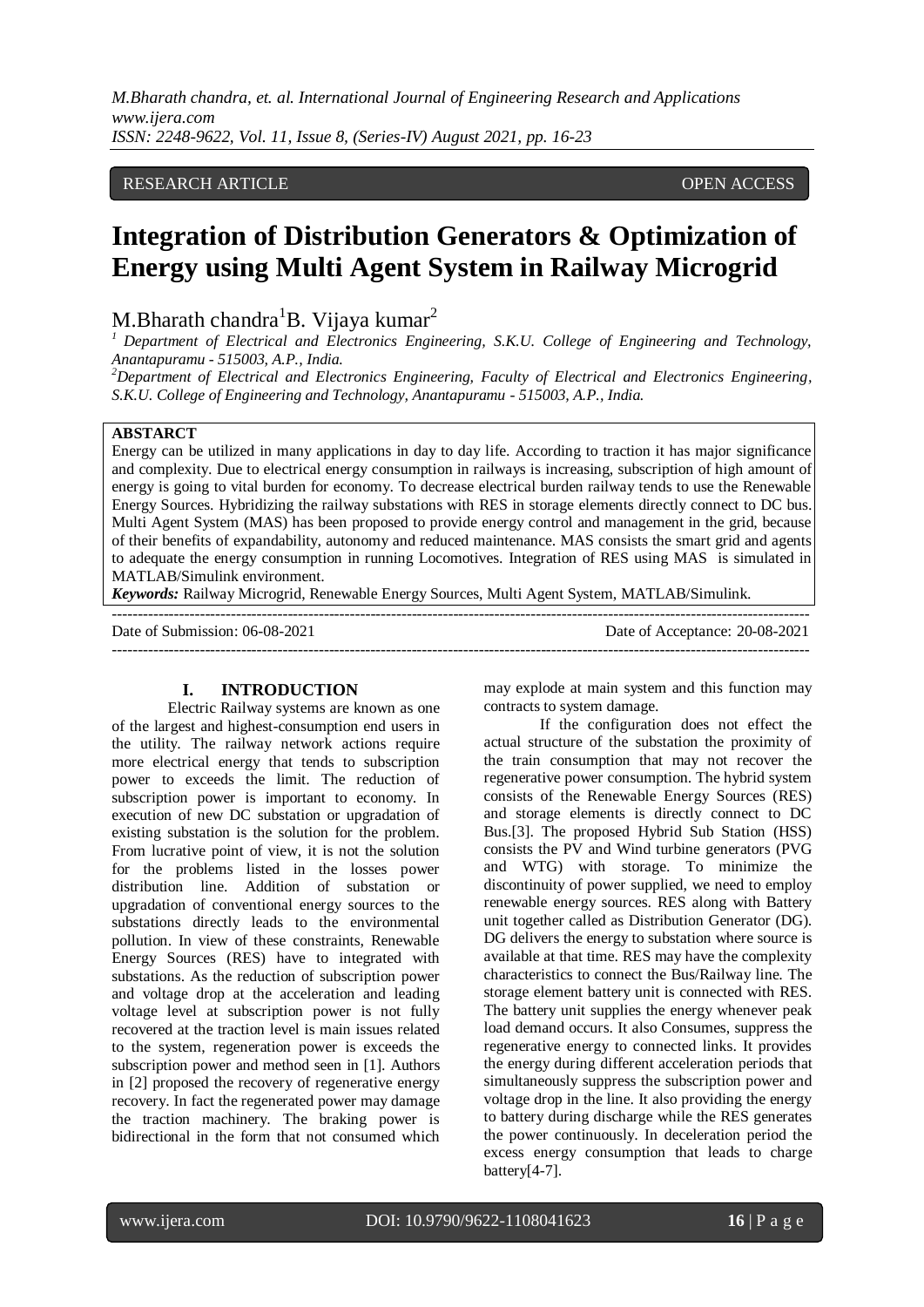

Fig. 1 HSS Architecture

According to power require for the train is

 $P_{\text{trans}} = P_{\text{Substation}} + P_{\text{RES}} + P_{\text{Battery}}$  ..(1)

equal to the power taken from the substation, generated power in RES and the battery power. it collectively seen as Distribution Energy Management(DEM). Hence,

Railway lines will see the technical constraints the possibility Integrating the RES through DG to it. Hybridizing a stationary system based on RES in the traffic railway can achieved by only intelligent control. The Hybrid Power Generation System (HPGS) having the different energy producing elements with different sources and ratings. Toreduce the tracking energy cost, we need to utilize regenerated energy at the braking. The energy contribution is informed continuously while integrating the HPGS to the substation. The objective of the proposed DEM is to design, reversable, achieve and self adaptive while DG connected to the system. Therefore, the DC bus used supplied where HPGS having less power. If we observe that the railway electrical network as microgrid, the distributed loads are train is at acceleration period and distributed generators at deceleration period. Hence, the control of DC voltage is very important. For the voltage control purpose, DEM proposes the Multi Agent System (MAS) to HSS based HPGS.MAS especially suggestive to manage the complex distribution system and it will give the solution for railway microgrid. MAS is widely used in many applications. For decreasing the subscription power we actually seems penalty cost function which gives cost membrane function for energy consumption[8- 10].

If the amount of energy required for the bus is covered by subscription power there is no penalty else it is the penalty cost function. The penalty cost function Cpenalty is equal to unit cost element and square of excess energy Eexcessneeded.

 $\mathcal{L}$  penalty =  $\mathcal{L}u \times \mathcal{L}$  excess<sup>2</sup>..(2) Where.

*Cu* unit cost element

In the proposed railway microgrid the penalty cost related to the integration of distribution generator and RES associating during peak load demand. It is balance between supply and demand. Finally the penalty cost relates to subscribed power exceeding is covered simultaneously by the contribution of RES and battery.

### **II. MAS IN RAILWAY MICROGRID**

The power flow principle is used for the DC bus. Current flowing is different because of train/s accelerates and decelerates several times. Therefore, the average current represents the DC bus reversible load. The positive current represents the acceleration period and negative current represents the deceleration period.

The intelligence of the MAS motivates to charge battery from RES, while the train/s stops and deceleration period. MAS supply back to the battery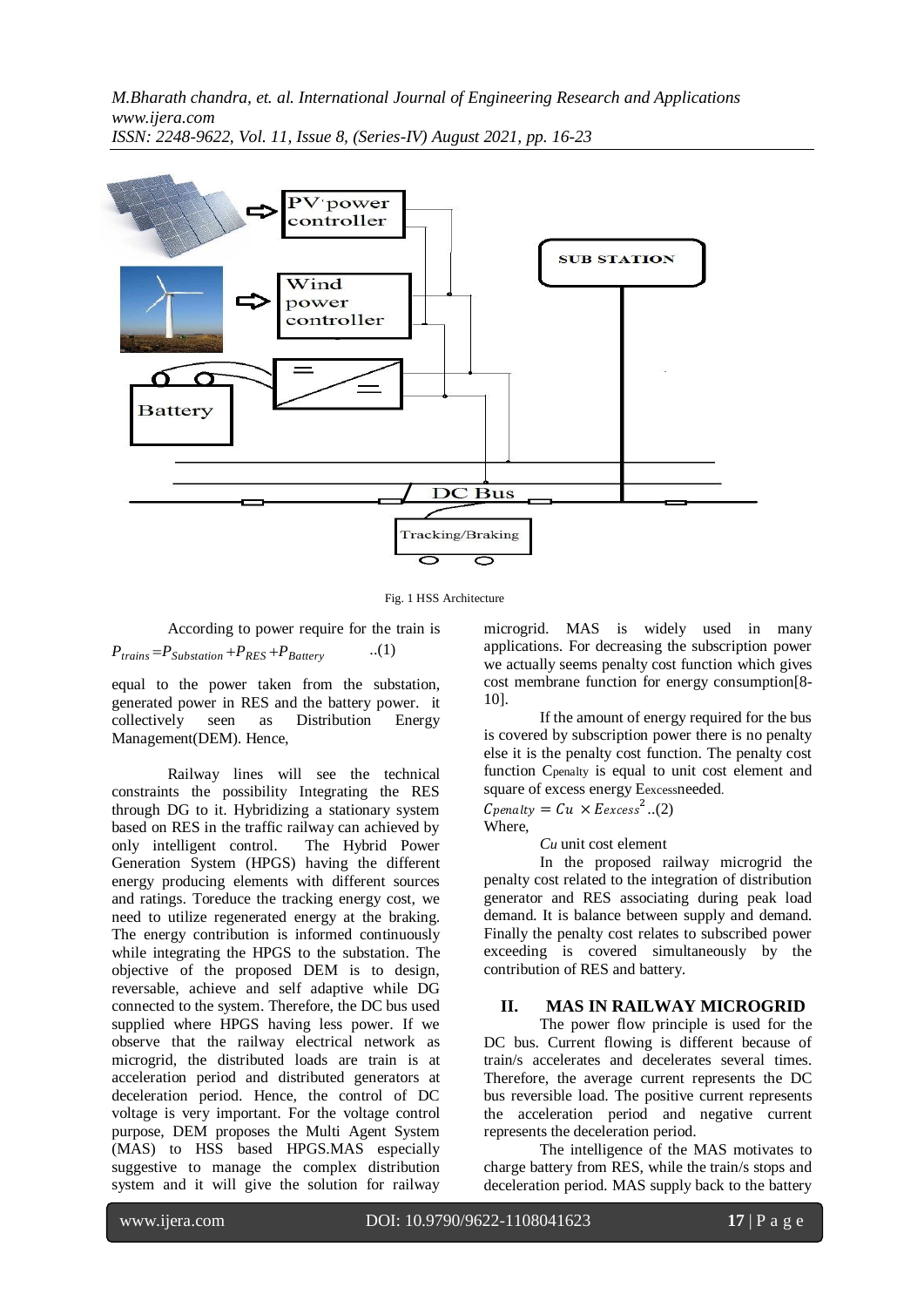*M.Bharath chandra, et. al. International Journal of Engineering Research and Applications www.ijera.com*



*ISSN: 2248-9622, Vol. 11, Issue 8, (Series-IV) August 2021, pp. 16-23*

Fig.2 Flow chart for Railway microgrid

energy during acceleration phase, RES to reduce the subscription power. MAS was established three agents to receive the simulink signals, all are decision making elements while performing actions. The "line manager agent" has the input signal of resulting current signal which established at various

scenario, the processing data of the signal data whether it is energy request signal or voltage drop on the line and above removing the voltage increase at deceleration phase is required. The sending data interested agents will take it and provide whether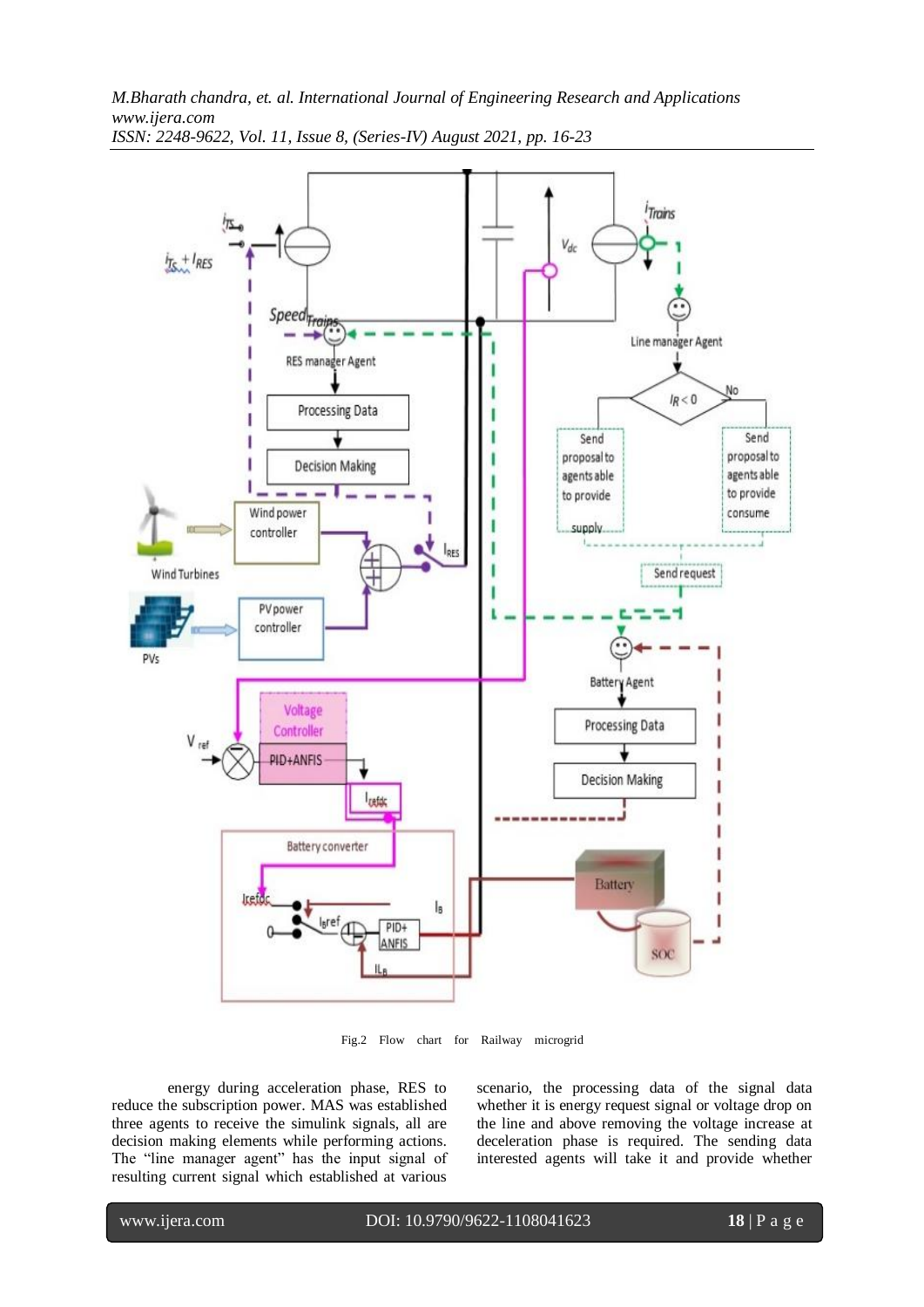energy supplies or consumes to perform acceleration and deceleration phases, those

managing agents are "battery agent" and "RES manager agent". If the battery agent receives the data that signal indicates to its State Of Charge (SOC) then the signal is relates to SOC then "battery agent" starts to supply energy needed during acceleration which is not covered by RES.

The total deceleration period battery consumes the excess of energy while regenerative braking, RES generation which is not consumed at deceleration time. The battery agent sends the decision signal acceptance to converter is associated with current reference Irefdcwhich is calculated during voltage control. The battery agent may take or refuses the signal send by the "line manger agent" the SOC is not corelate to it while DC bus current control is supported by other agents, Otherwise the line manager agent performs to it.

The battery is current controlled in order to regulate the bus voltage and balance energy flow in DC bus. The Irefdccurrent through converters becomes Ibattdc to regulate the voltage calculated. The voltage of DC bus is the function of capacitance in bus Cdc, the difference between line current and RES current Ires is bidirectional load where the Line current is nothing but Isubstationand Itrains. It consumes the energy while acceleration phase and provides the energy while deceleration phase. The difference between these currents is the current of battery via Irefdc.

$$
V_{\text{dc}} = \frac{1}{C_{\text{dc}}} \int (I_{\text{battdc}} + I_{\text{res}} + I_{\text{substation}} +
$$

*I*trains) .. (3)

The speed on the line is equal to zero and current controlled by battery is generated by RES. For this reason, battery consumes the RES power when the

trains during start. Consequently, RES supplies the power in order to reduce the subscription power. On the other side the battery current controlling the line current and RES current. There is excess of power in line while speed is constant because RES generation will exceeds train moving with fixed speed. In this smart controlling the MAS assumes this is the case of DC bus the power flows are balanced which means the RES generated energy will integrated to dc bus.

There will be a zero reference current,  $I_{refdc}$  $= 0$  and the converter associated to the battery receives a set-point equal to zero  $I_{\text{Bref}} = 0$ . The RES manager agent receive signal from simulink and parallelly receives the line manager agent proposals. If the RES manger agent take information about train speed through line manager agent then the RES manager take decision to accept or reject the proposals. RES manager agent accepts the proposal and the resulting current supplies to the tracking phase while speed is varying.

RES manager agent will integrate zero current to DC bus if the traffic speed is constant. This can be considered as power flows are balanced. The generation of RES is constantly supplied directly to reduce the subscription power. The function of condition varying is given in below flowchart.

Fig 2. shows the proposed railway micro gird principle it performs the control of each agent receiving the signals and messages to control individually with corresponding elements. Every agent gathers data to functioning at their set periods while performing these agents are make decision wisely to achieve sustain results. Therefore, the agents are autonomous and self -adaptive in nature.

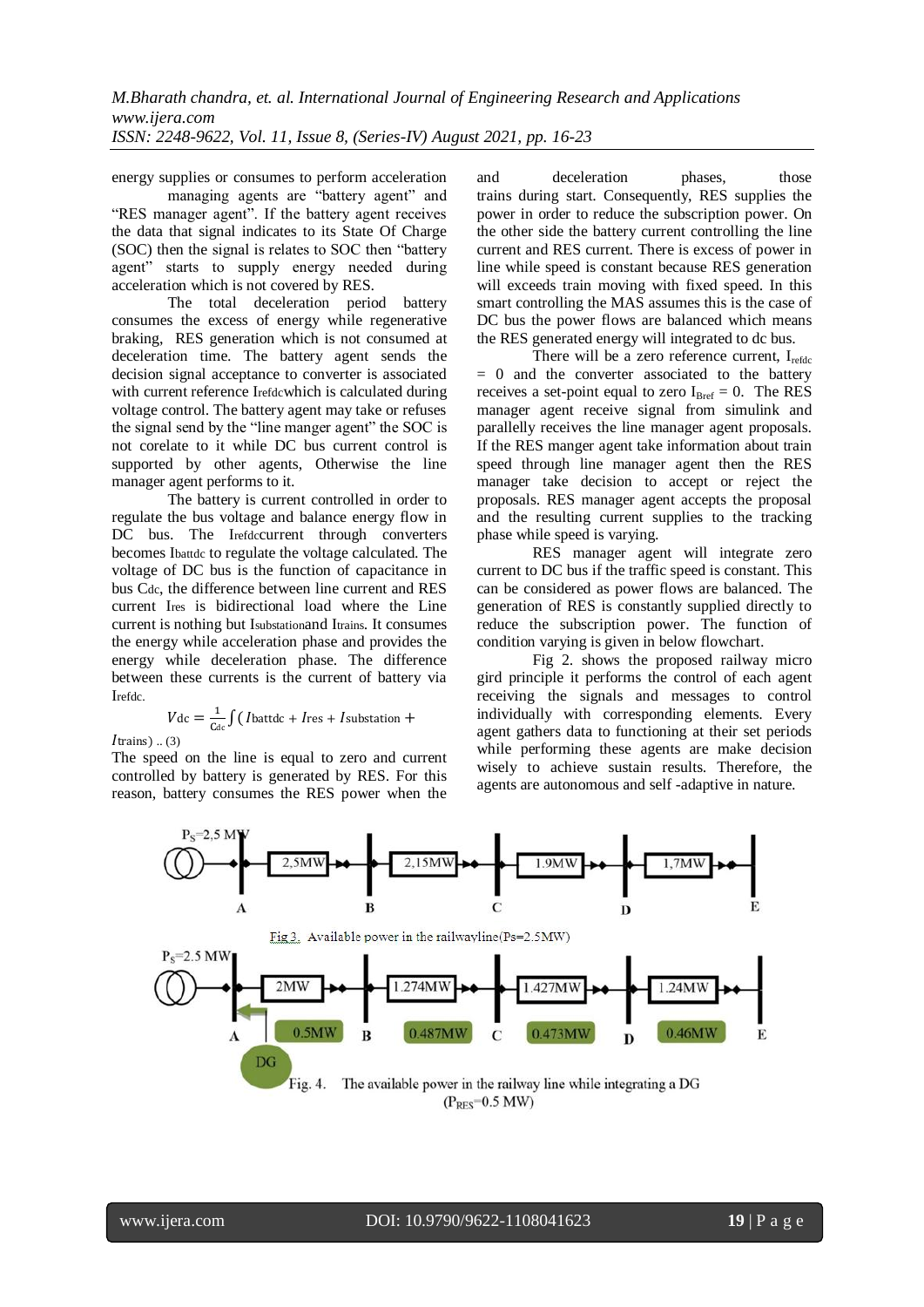

Fig 5.a The peak load demand near to substation consumption without a DG



Fig. 6.a. The crossing point peak load demand consumption without a DG

### **III. CONFIGURATIONS AND RESULTS**

The developed configurations are studied and simulated. Fig.3 represents the available power in the line. It is the subscribed power required for train acceleration. The subscribed power is equal to 2.5 MW. The assumed distance between two stations is 5km. Due to losses in the line, the available power decreased while going far away from substation. There are other developments configured. The DG is integrated to the line that will directly reduce the subscribed power then the DG integration makes subscribed power reduce to 0.5 MW. Fig.4 illustrated the function of DG integration. Therefore, the voltage drop across the system due to long distance between the substations is also reduced. DG despites the RES which their 0.5 MW is maximum power.

The RES generating power varies all the time. The objective in this case is not let the battery to turn ON and RES to reach maximum power. It will remove the voltage drop at peak load demand seen in applied above configuration in Fig.5(A) and Fig.5(B). The capacity of hybrid substation is 3MW which is tied to the DC bus. Fig. 5(a) shows peak load demand occurs near substation. It illustrates that the excess amount of energy is needed here is 1.01MW without the distribution generator. The subscription power requirement is 3.51MW. while unit cost element requires double energy of 0.505MW without the DG if we directly cost weighing element and it is penalty cost function. In Fig.5(b) illustrates the DG is tied to bus will reduce the peak load demand and subscription power.

The crossing point between two trains is considered as the second peak load demand. Fig.6(a)



Fig.5.b The peak load demand near to substation consumption with a DG



Fig. 6.b. The crossing point peak load demand consumption with a DG

and fig. 6(b) illustrates the load required at point D. which is far from substation. Load require at point D is 2.4MW. fig 6(a) shows without DG load demand on bus is 3.38MW on bus. This exceeds the subscription power and penalty cost function. Fig 6(b) illustrate where DG is connected to bus and DG supplies the energy of 3MW for load demand, the remaining 0.33MW directly subscribed by substation. Otherwise, 0.88MW energy is penalty cost function in this load demand. This is the second peak load demand covered by the DG.

The regenerative braking/decelerationphase the RES manager Agent decides to supply the DC bus, in order to take advantage of both regenerative energy due to braking process and also consumes the total energy produced by RES, which battery unable to charge, and it can be discharged during critical periods.

For the simulation, the circulation cycle shown in Fig.7 was considered. The circulation circuit considered lasts 4.8 s and simulates three consecutive accelerations, and cruise phases at different speed values. The braking phase starts at 3.3s from 80 km/h, which represents the maximumspeed.

Fig.8 represents the resulting current of the different tracking and braking trains on the line following the circulation cycle shown in Fig.7 and Fig.9 shows the current generated by the RES during the simulation time. Fig.10 and Fig.11 show the battery reaction and the different currents on the line during the simulation respectively.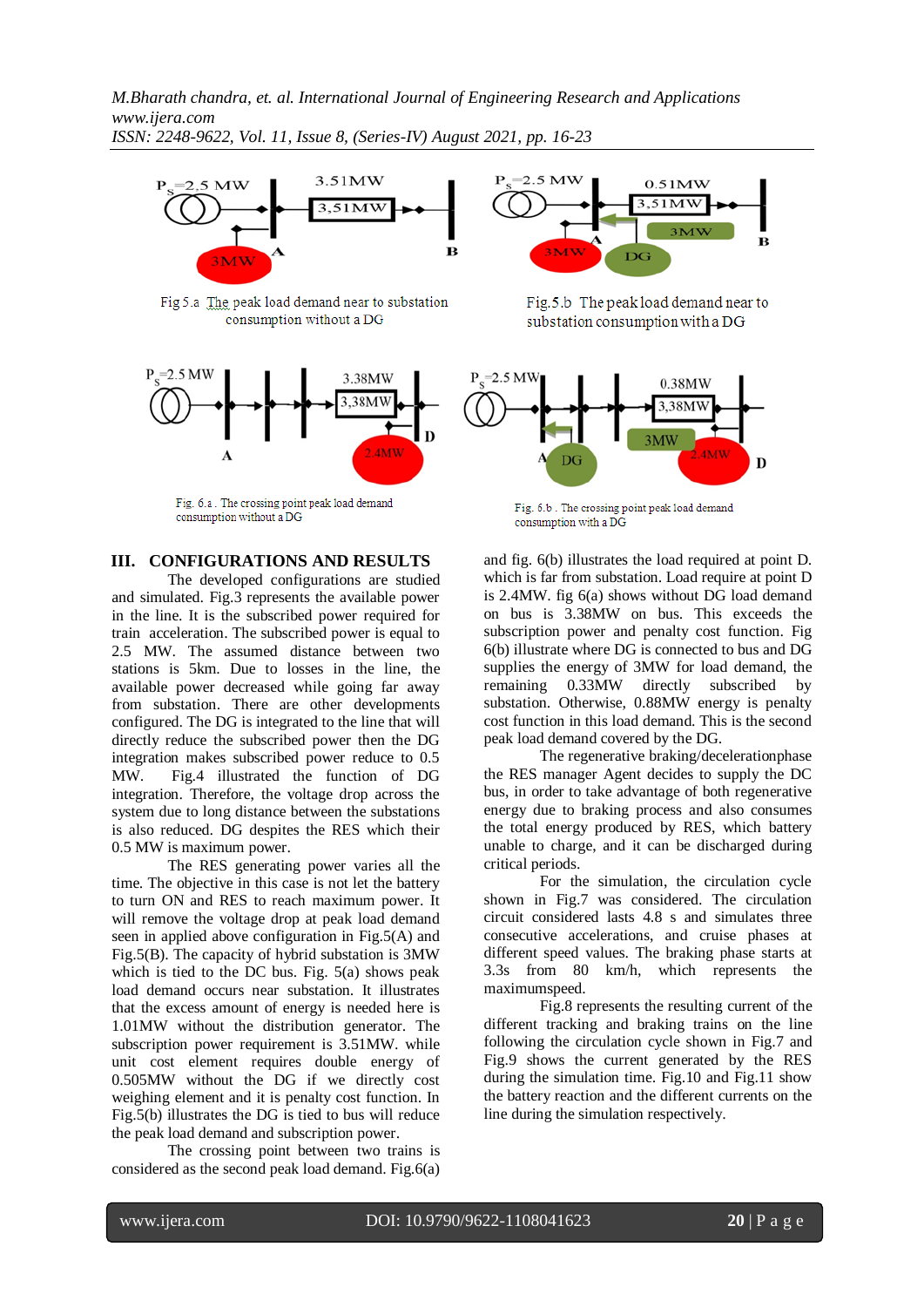

**Fig 7.** The considered Driving cycle

At the start and until 0.2 seconds (4% of the total cycle) , the speed on the linewas equal to 0. The aim is to take full advantages of the RES generation during the trains stop. In Fig.10 and Fig.11 it is shown that the battery takes control of the DC bus current and it is charged with the total current generated by the RES during this period. Fig.12 shows the SOC evolution during the simulation. It is indicated that it is equal to 60%, from which the 'battery agent' agrees to consume the energysurplus.



Fig.8 Resulting tracking and braking current



Then three consecutive accelerations took place, the RES and the battery simultaneously supply and share the requested current during the three accelerations such that the battery covers the difference between the current resulting from various traction and braking operations on the line and the current generated by the RES. During the first acceleration the battery covered almost 88% of the current required by the acceleration while the RES covered 12%.



Fig 10. Battery DC-DC output current

Always in Fig.11, it is indicated that during the second acceleration the battery covered 86% of the acceleration energy and the RES provided the 14%.Finallythe third acceleration was covered at 90% by the battery and 10% by the RES. During the three consecutive accelerations the battery accepts to supply energy depending on its SOC as shown in Fig.12.

Between the three accelerations, the speed on the line is constant. Depending on the objective of the proposed control by MAS, it can be seen that the battery does not consume the excess of the RES and the battery current is zero during the periods when the speed is constant, because the energy management strategy by MAS desires that this excess of energy coming from the RES participates in the reduction of the subscribed power. So the 'RES manager agent' does not supply the DC bus by the RES but directly feeds the line. Fig.13 shows the subscribed power gain.

During the last phase, the trains are stopped. Consequently, their speed is equal to zero. The battery consumes the current coming from the RES which supply during this phase the DC bus following the 'RES manager agent' decision in order to achieve the DEM objectives in the proposedrailway microgrid.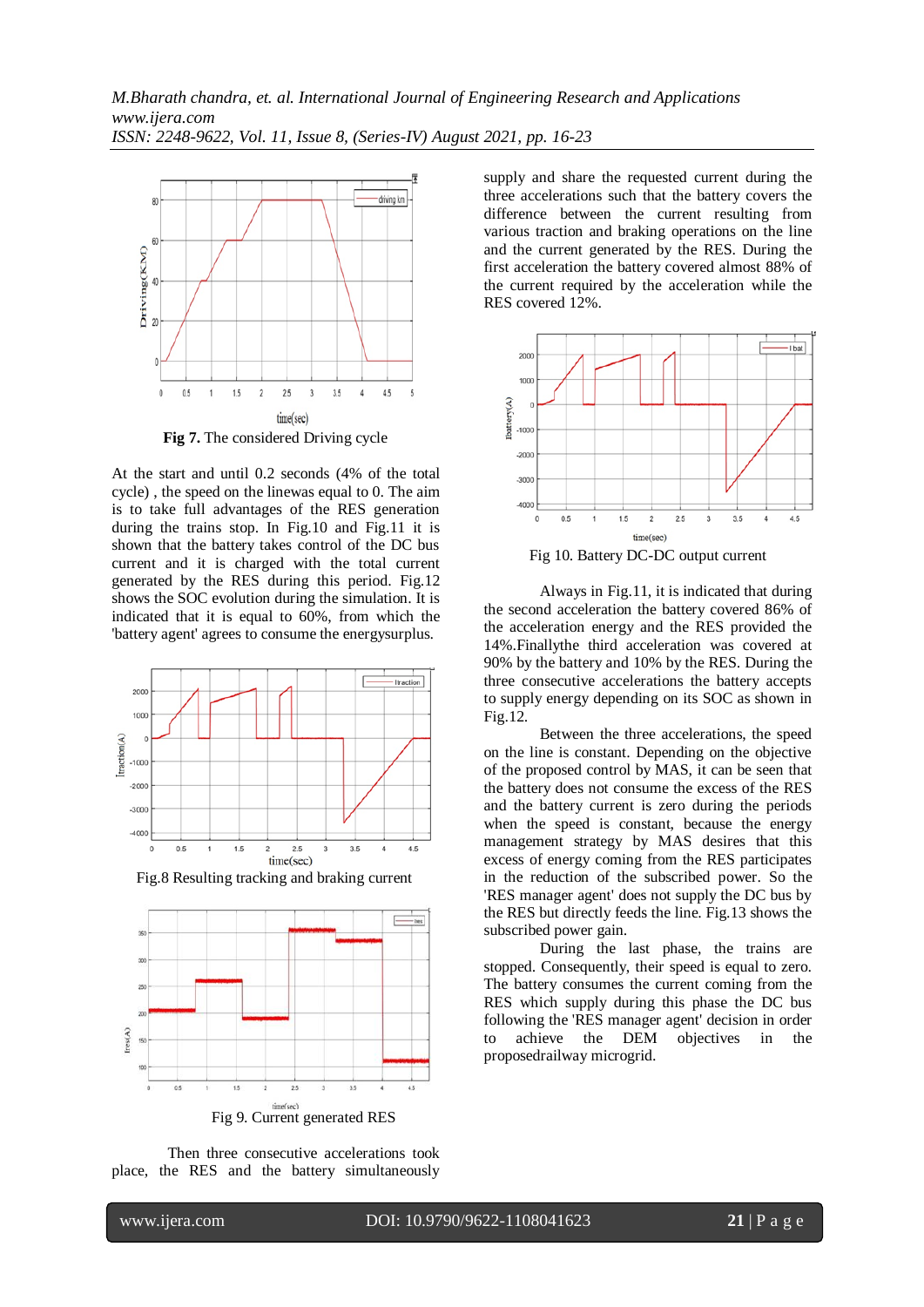



Fig.13 Power cycle



Fig.14 DC bus voltage

Fig.13 represents the power cycle during the acceleration and deceleration period. And fig.14 states that control of bus voltage during traction and braking period.

# **IV. CONCLUSION**

The implementation of distribution energy management states the MAS in railway microgrid with hybrid substation will limit the high consumption of energy in transportation system. The HPGS consists a multi source system with different capacities will integrate with each element. While respecting the basic structure of the system reducing the subscription power, eliminate the voltage drop in the line due to acceleration and leading power level consumption in deceleration while breaking is performed. By this way subscription energy consumption will reduce in proposed model, the other constraints will say that MAS having the intelligent, adaptive and autonomous DG connected to DC bus. The overrun of RES generation and storage of the system represented by the battery. The RES intermittence at the acceleration and deceleration were suppressed subscription power in the penalty cost relation. The system integration with intelligent control will perform the results to stability and continuous mode.

### **REFERENCES**

- [1] R.R.Pecharroman and al, "Riding the Rails to DC Power Efficiency: Energy efficiency in dc-electrified metropolitan railways", IEEE Electrification Magazine, vol. 2, No.3, pp. 32  $-38,2014.$
- [2] BoudoudouhSoukaina, and Mohammed Maâroufi. "Smart control in a DC railway by Multi Agent System (MAS)." In Electrical Systems for Aircraft, Railway, Ship Propulsion and Road Vehicles & International Transportation Electrification Conference (ESARS-ITEC), International

www.ijera.com DOI: 10.9790/9622-1108041623 **22** | P a g e